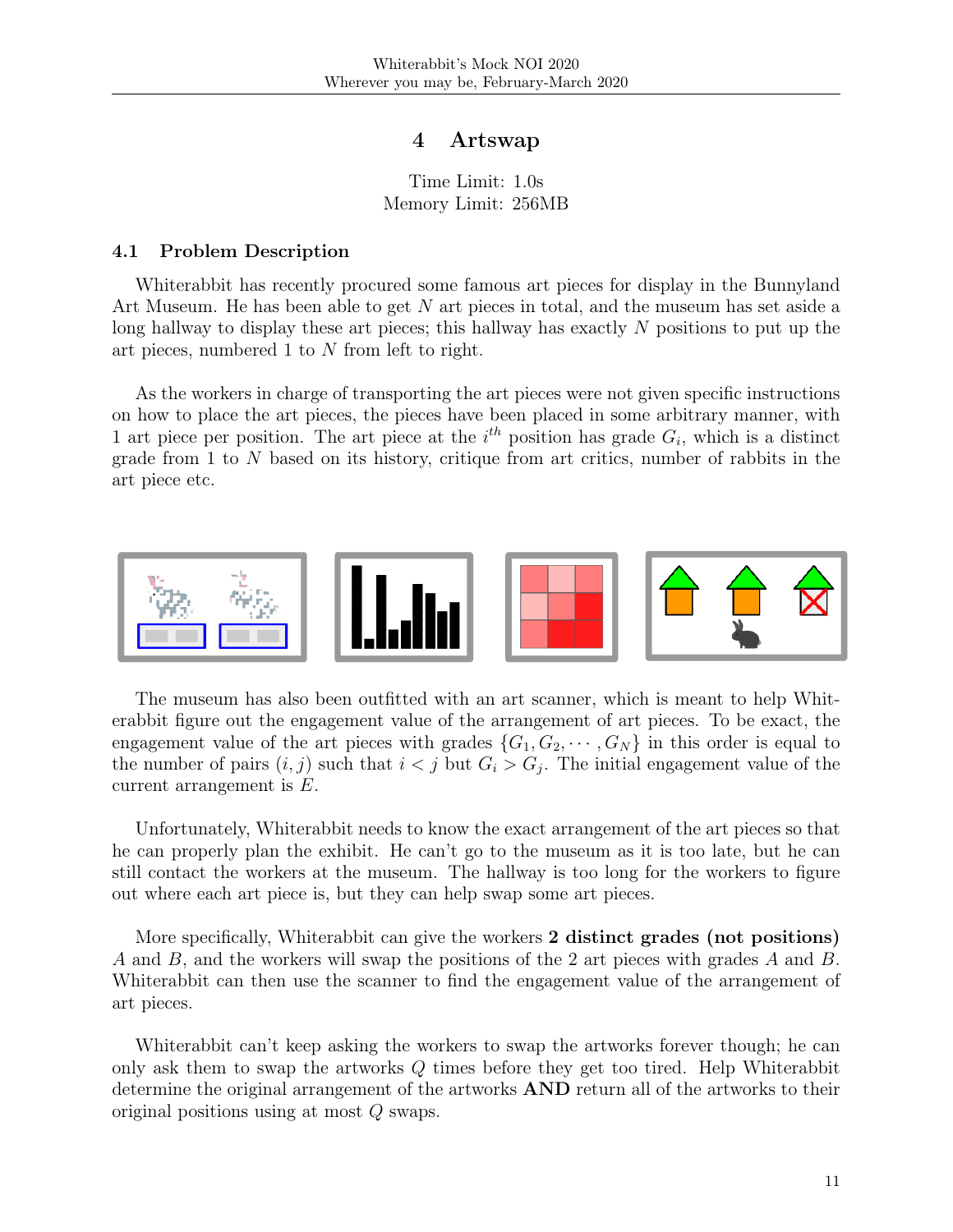# 4.2 Interaction Protocol

This is a function call problem. You need to add #include "artswap.h" at the start of your program, and implement the following function:

- void artswap(int N, long long E, int S, int Q)
	- $N$  is the number of positions and art pieces.
	- $-E$  is the initial engagement value.
	- $S$  is the subtask this testcase belongs to.
	- $-$  Q is the maximum number of swaps Whiterabbit can ask for.
	- This function will be called exactly once per testcase, and should make use of the swap\_pieces and answer functions.

You should make use of the following grader functions:

- long long swap\_pieces(int X, int Y)
	- $X$  and Y are grades of the 2 art pieces you want to swap. X and Y should lie between 1 and  $N$  inclusive.
	- This function returns the new engagement value of the arrangement of art pieces after the 2 given art pieces have swapped positions.
	- $-$  This function can be called at most  $Q$  times.
	- The final arrangement of the art pieces should be exactly the same as when it started.
- void answer(int P, int G)
	- $P$  is the position that you want to provide the answer for.
	- $-G$  is what you think the grade of the art piece was in the initial arrangement.
	- This function should be called exactly N times, one for each position from 1 to N.
	- $-$  The grades for all N positions should be exactly the same as the initial arrangement.

If any of the above conditions are not satisfied, your program is judged as Wrong Answer. Otherwise, your program is judged as Accepted and your score is calculated by the number of calls to swap\_pieces (see Subtasks).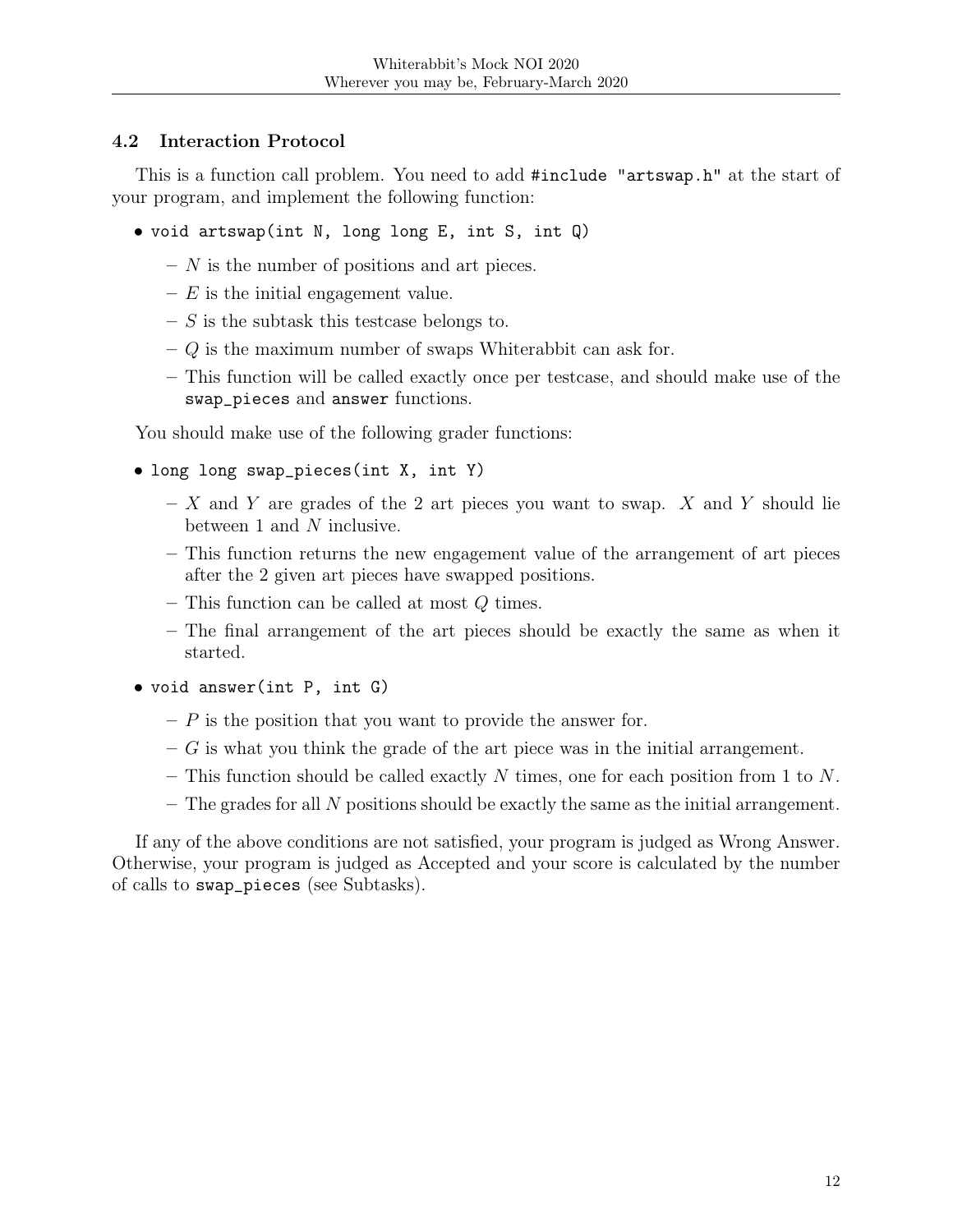### 4.3 Subtasks

| Subtask           | Score | N           |              | Additional Restrictions |  |  |  |
|-------------------|-------|-------------|--------------|-------------------------|--|--|--|
|                   |       | $N=2$       | $Q=0$        |                         |  |  |  |
|                   | 16    | $N=8$       | $Q = 100000$ |                         |  |  |  |
| 3                 | 15    | $N = 400$   | $Q = 100000$ | $E \leq 2$              |  |  |  |
|                   | 48    | $N = 400$   | $Q = 100000$ |                         |  |  |  |
|                   | 14    | $N = 50000$ | $Q = 100000$ |                         |  |  |  |
| For all subtasks: |       |             |              |                         |  |  |  |
| 2 < N < 50000     |       |             |              |                         |  |  |  |

Subtasks 4 and 5 are partial scoring subtasks. For each testcase, let  $X$  be the number of swap\_pieces queries that your program uses.

- 1. If  $16N < X$ , your score is  $20 + 20 \left(1 \log_2 \left(\frac{X + 168N}{184N}\right)\right)$
- 2. If  $2N < X \le 16N$ , your score is  $40 + 30 \left( \frac{16N-X}{14N} \right)$  $\frac{3N-X}{14N}$
- 3. If  $2N 2 < X \leq 2N$ , your score is 70.
- 4. If  $2N 4 < X \le 2N 2$ , your score is 80.
- 5. If  $X \leq 2N 4$ , your score is 100.

The scores for Subtask 4 and 5 is the average across all testcases in that subtask multiplied by the points allocated for that subtask. Take note that (1) and (2) do not apply for subtask 5.

## 4.4 Sample Grader

In the Attachments, you can find a sample grader grader.cpp. This grader is similar but not exactly identical to the one used to grade your submitted program. It takes in input in the following format:

- 1. The first line should contain 3 spaced integers,  $N$ ,  $S$  and  $Q$ .
- 2. The next line should contain N spaced integers, the  $i^{th}$  one being  $G_i$ .

The grader will then call the function artswap and count the number of queries your program takes. The grader could give one of the following 5 "Wrong Answer" verdicts:

- 1. Invalid swap attempted
- 2. Invalid answer attempted
- 3. Too many swaps made
- 4. Answer arrangement not equal to original
- 5. Final arrangement not equal to original